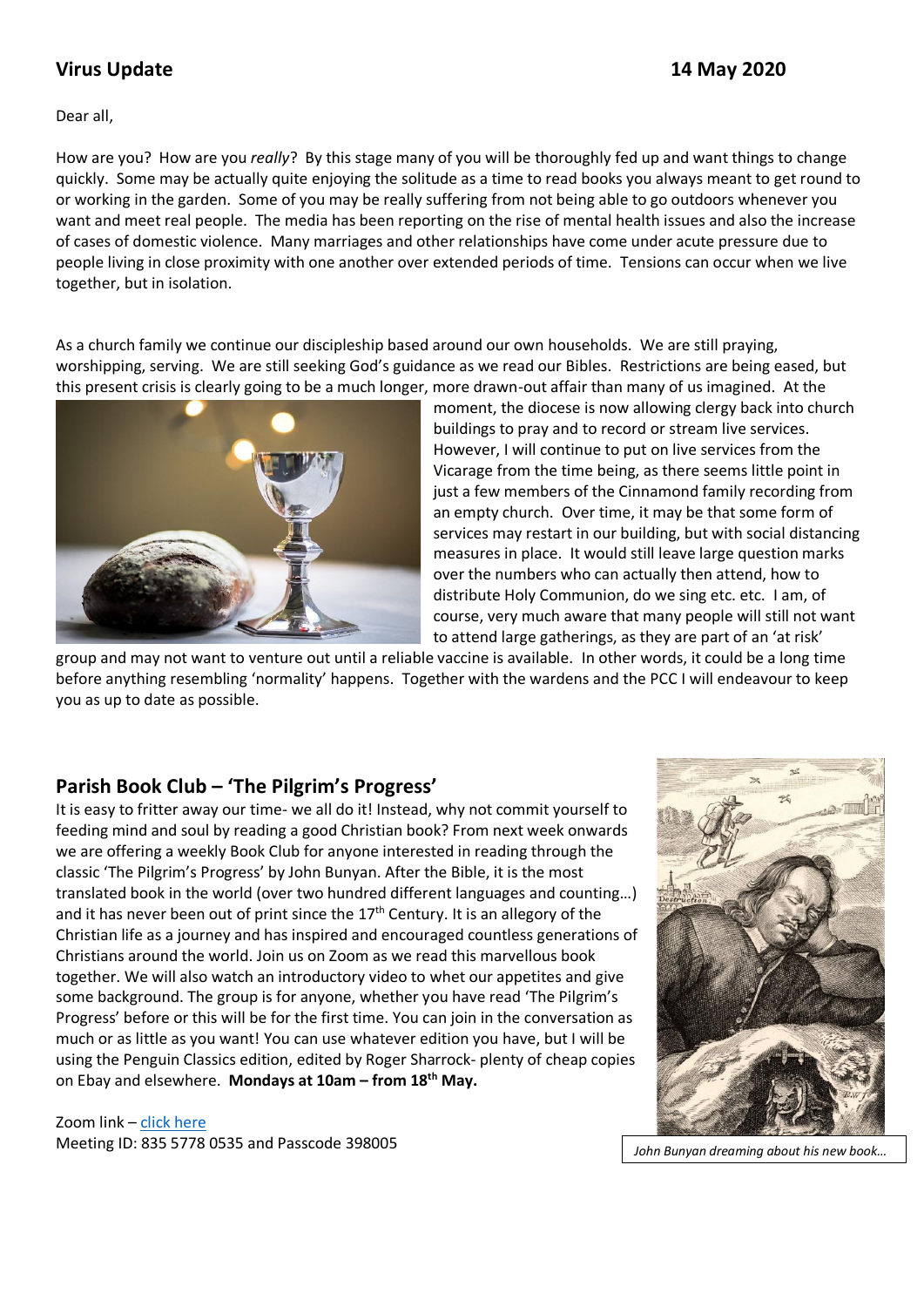## **REMINDERS:**

# **Sunday services**

Join us live from the Vicarage, 10am every Sunday, on our church FACEBOOK page- link below. You do not need a Facebook account! On this page there are also recordings of previous services and teaching videos on the Psalms. LINK to see all videos – **[click here](http://www.facebook.com/stlawrencelechlade/videos)**



## **Midweek Groups**

Please join us online via ZOOM software- you may need to download some software to your computer. For security reasons we are not making public the login details- *please see below for the links OR contact the vicar.*

### **1. Prayer Meeting- 10am every Wednesday**

An opportunity to join with others online to pray for ourselves, our nation and the wider world. Zoom link – **[click here](https://us02web.zoom.us/j/84780885116?pwd=Q1IwQlZHaUdUaERsZmlnSzRTcWk5QT09)** Meeting ID: 847 8088 5116 and Passcode 341733

#### **2. Bible Study groups, looking at Philippians- 7:30pm every Thursday**

We meet all together online to sing, pray and watch a video, then split into smaller online groups for discussion. Zoom link – **[click here](https://us02web.zoom.us/j/82982269981?pwd=a0NSY3ZhcFgzbkcrd0ptN1FZbnpRQT09)** Meeting ID: 829 8226 9981 and Passcode 208240



# **Families**

I am very conscious that this lockdown can be a very tough time for families, what with the rigours of home schooling, children missing their friends, sibling rivalries and many children being anxious and worried about the future. It is important that we remember and pray for the spiritual life of families and young people during this crisis. To that end, there will soon be a new video available for primary school children based on the study of Jonah. Here is also a link (**[click here](https://www.compassion.com.au/colin-buchanan) or click the picture**) to Colin Buchanan, a multi-talented Australian songwriter and musician, and some of his devotions for kids - enjoy!